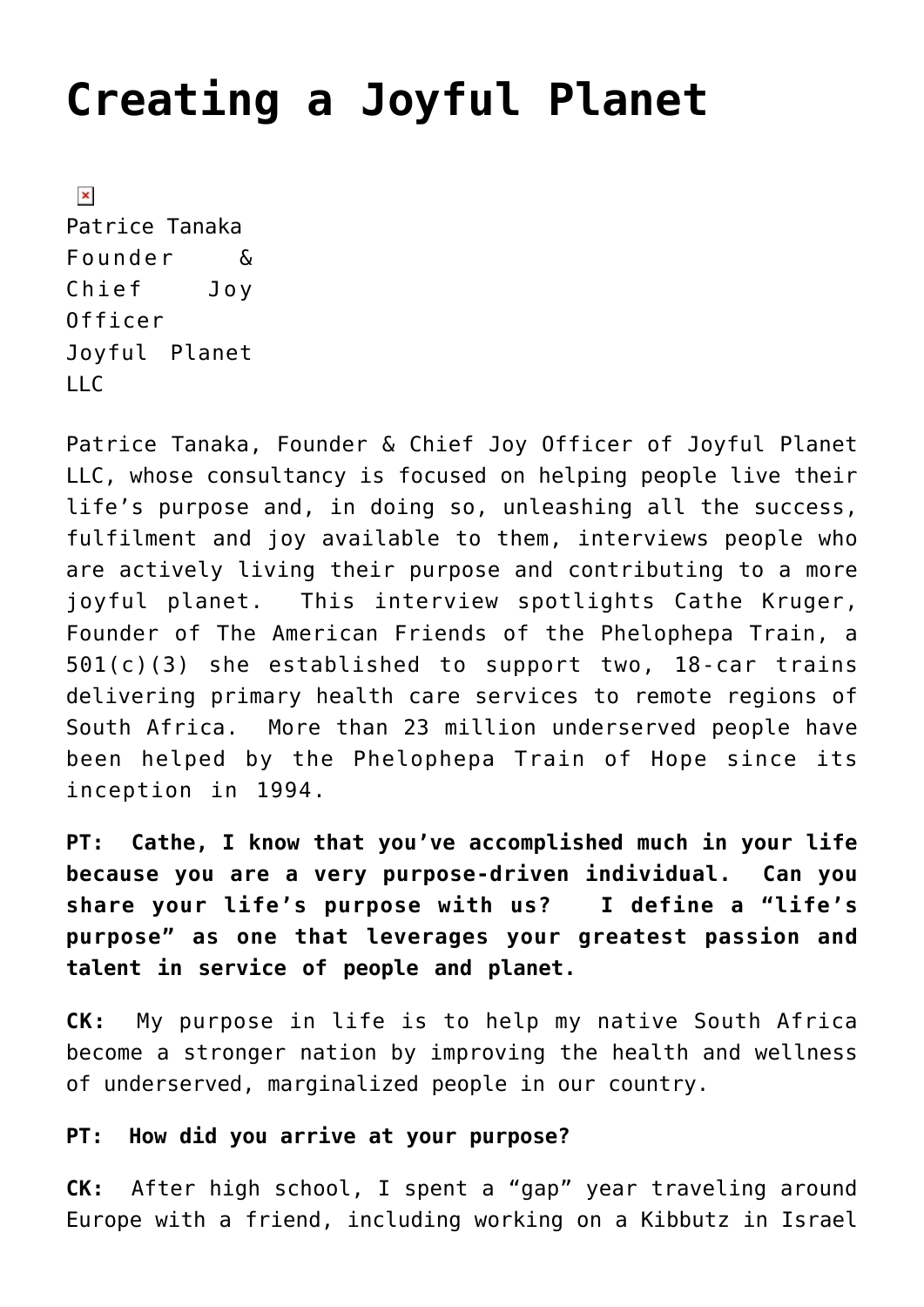where I helped people living in very impoverished circumstances. When I returned to South Africa to attend university, I switched my major from chemical engineering to social work, feeling that I could make a difference in the world by helping those in need. My career since then has been involved in working with underserved people in South Africa. My commitment has only deepened since my involvement in the Phelophepa Train, which I was encouraged to support by the late Nelson Mandela and [Archbishop Desmond Tutu, who with his](https://www.trainofhope.org/who-we-are/patrons-of-the-phelophepa-train/) [wife, Leah, are Honorary Patrons of the Phelophepa.](https://www.trainofhope.org/who-we-are/patrons-of-the-phelophepa-train/)

**PT: Is your life's purpose what drives you to work as hard as you do in fundraising for the Phelophepa Train of Hope? I know that, although you live in South Africa, you spend months at a time every year in the U.S., working tirelessly on behalf of the Phelophepa Train.**



Cathe Kruger Founder of The American Friends of the Phelophepa Train,

**CK:** Most definitely! I'm driven by my passion and purpose to make the world a better place, especially for less fortunate people, where something as basic as receiving a pair of eyeglasses can be a life-changing event.

**PT: How and why did you become involved with the Phelophepa Train?**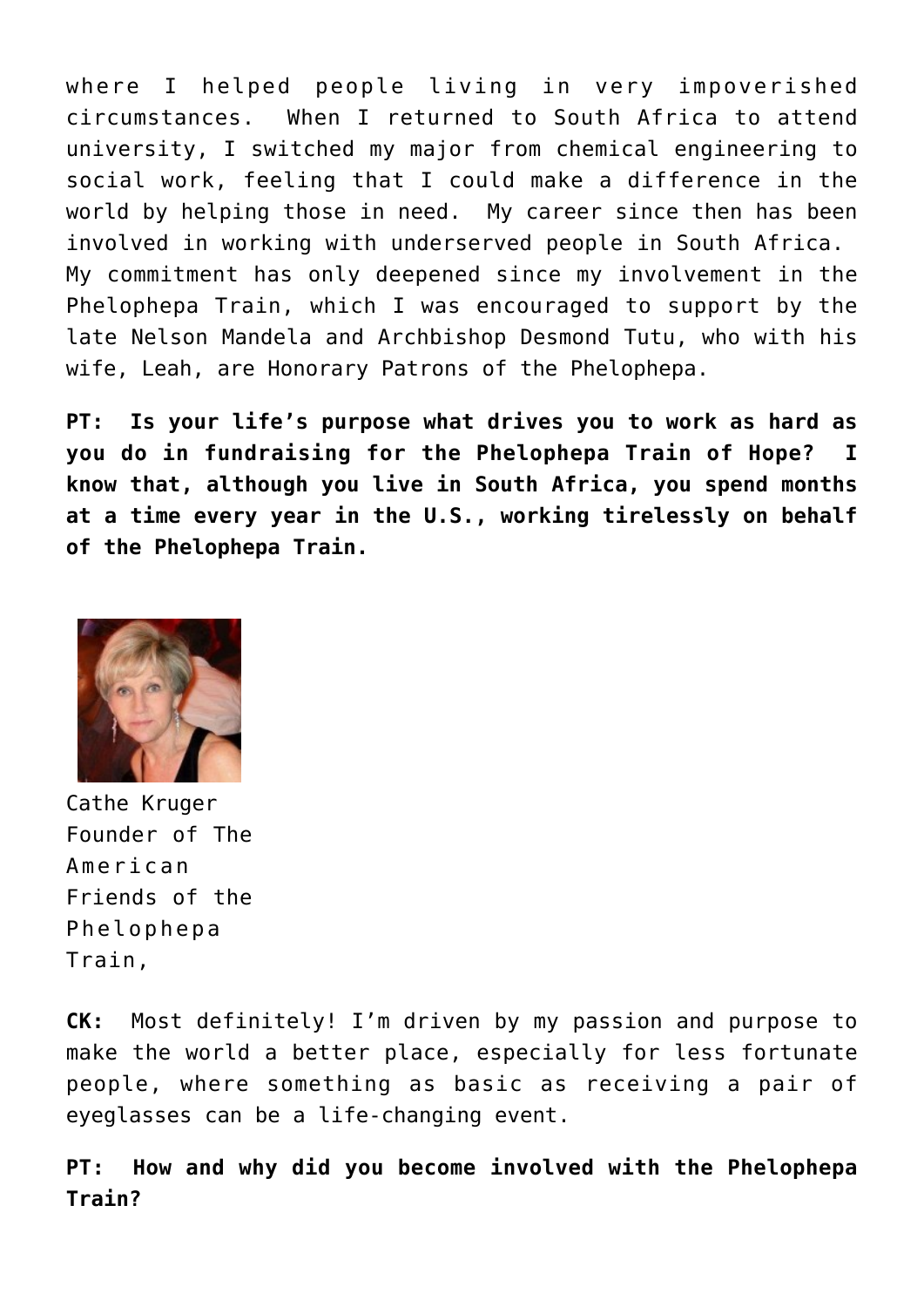**CK:** I was on an advisory board in 1994 to name the Phelophepa Train, which means "good clean health" in several African languages, and shortly after found myself seated at a dinner next to the CEO of Transnet Ltd., the biggest transportation company in South Africa and operators of the Phelophepa Train. He asked if I would consider raising money for the Phelophepa Train. I was not working at that time and was on my way to the U.S. for a holiday and told him I would see what money I could raise during my trip.

#### **PT: Is this what led you to start The American Friends of the Phelophepa Train?**

**CK:** Yes.Initially, I thought I could simply visit a few contacts I had at big American corporations and return to South Africa with a substantial amount of money for the train. I knew that Americans were big-hearted, generous people. I soon found out it was not as simple as that. I had to first register a 501 (c) (3) entity in New York and establish a non-profit organization in South Africa for the Phelophepa Train, so that is what I did. I went home to establish the Transnet Foundation and then returned to New York to register the 501 (c) (3), creating The American Friends of the Phelophepa Train. We completed this in 2001 and shortly after held our first fundraising gala for the Phelophepa Train in New York, which we have done almost every year since.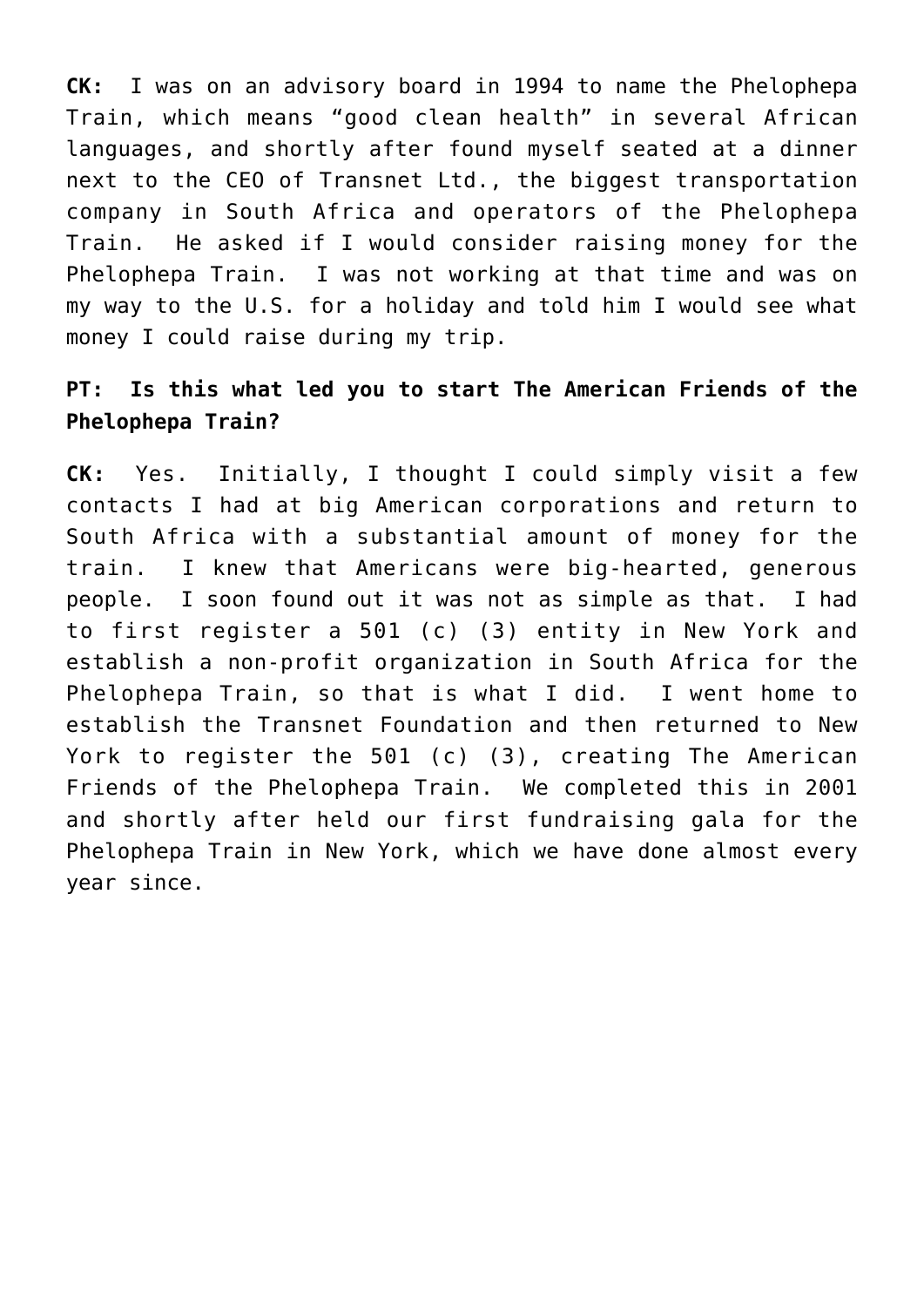

## **PT: What have you been able to achieve since starting The American Friends of the Phelophepa Train?**

**CK:** Apart from raising money for the primary health care services rendered on Phelophepa I, we were able to roll out a second, 18-car train, Phelophepa II, in 2012. Our current fundraising goal is to raise money to bring an 18-car surgical train, Phelophepa III, on line in 2018. In the meantime, we will be adding a surgical car onto each of our two existing trains to perform routine operations like cataract surgery even before the Phelophepa III comes on line three years hence.

**PT: What is your current fundraising goal for the Phelophepa Train?**

**CK:** \$8 million over the next 3 years.

**PT: What is your greatest challenge in fundraising for the Phelophepa Train in the U.S.?**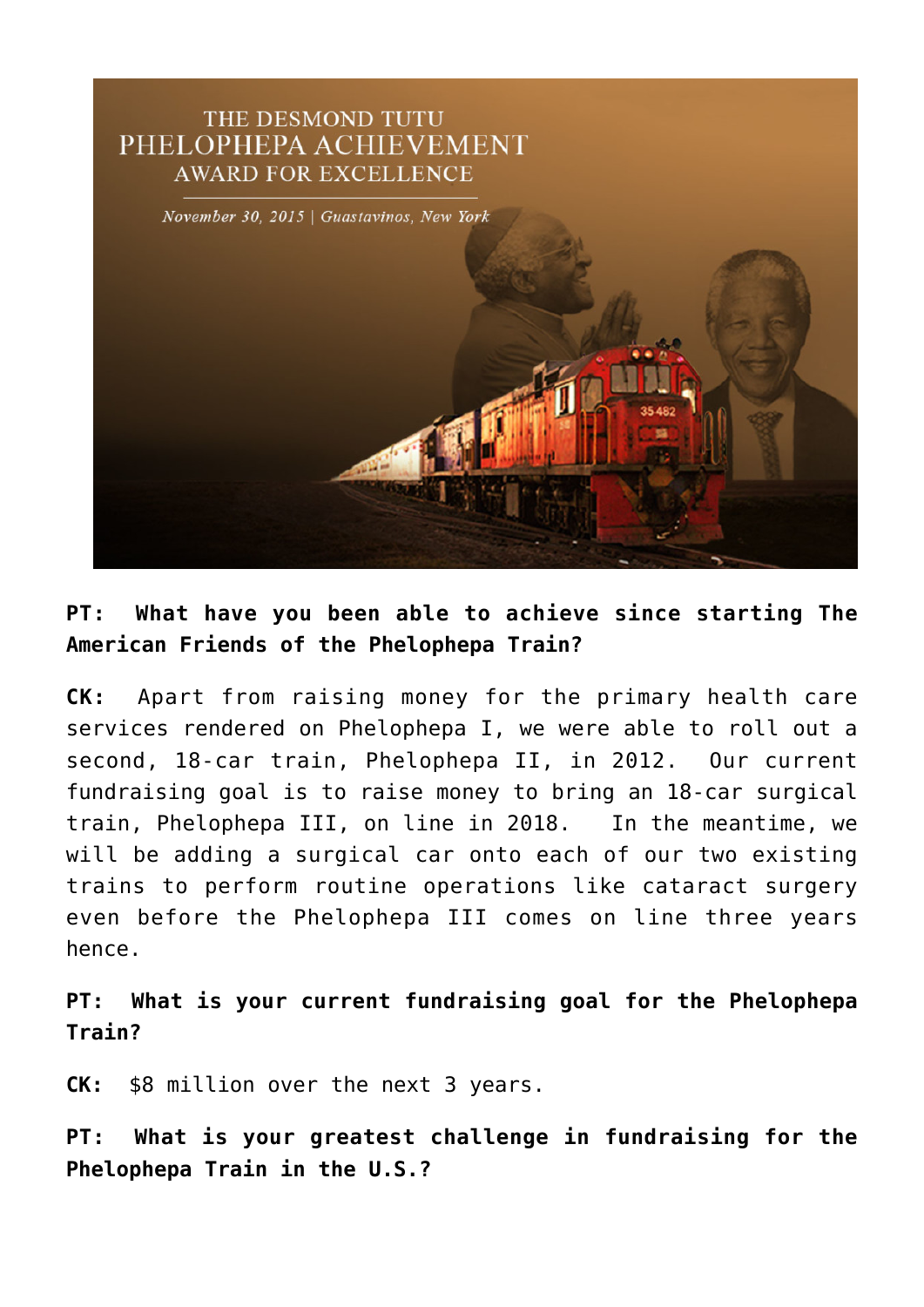**CK:** Being a "foreign cause" means it takes longer to build the trust of donors so you need to work much harder to be successful.

## **PT: What is your vision and biggest dream for the Phelophepa Train?**

**CK:** To increase fundraising so that we can provide enhanced medical services such as the surgical train. The Phelophepa III will offer fairly routine but, life-changing operations like cataract surgery. Half of all blindness among the people that the train serves can be eliminated by simple cataract surgery. We also want to renovate empty railway stations along the Phelophepa Train route and repurpose them as permanent health clinics/wellness facilities to offer medical services on a much more frequent, daily basis, using the trains to augment these services.

My dream for the Phelophepa Train is that it will be recognized globally as the most innovative provider of health care to underserved people and that it will be a flagship program for South Africa.

**PT: Tell me about the satisfaction and joy you get from working towards your vision and biggest dream for the Phelophepa Train. At the end of your life, I know you'll be able to look back and feel very good about what you have accomplished by actively living your purpose.**

**CK:** My greatest joy and fulfillment comes from visiting our trains in South Africa, knowing that our clients are receiving medical services because of the funds I've helped raise through The American Friends of the Phelophepa Train. Yes, I think I'll feel a sense of accomplishment at the end of my life for what I have helped to achieve in bringing lifechanging services to millions of people who would otherwise never have received this medical intervention.

**PT: If you weren't engaged in this work for the Phelophepa**